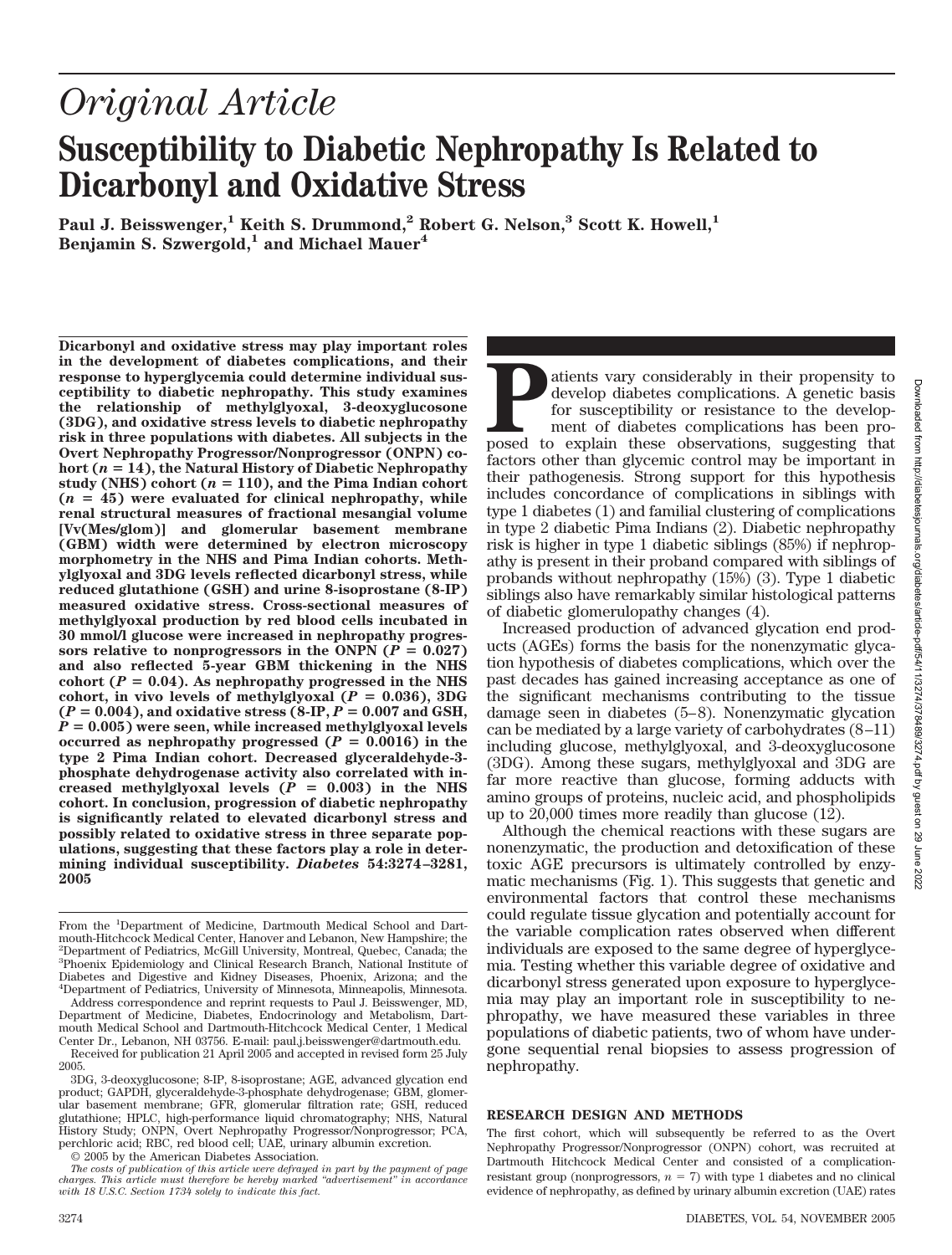of <30 mg/24 h and glomerular filtration rates (GFRs) of >70 ml/min after  $\geq$ 25 years of diabetes duration. The second was a complication-susceptible group (progressors,  $n = 7$ ) who developed overt diabetic nephropathy within 15 years after diabetes onset, as defined by persistent albuminuria of at least 40 mg/24 h. GFR in these groups was determined by creatinine clearance and UAE by radioimmunoassay on 24-h urine collections.  $HbA_{1c}$  (A1C) was determined in both groups by high-performance liquid chromatography (HPLC) (Diamat method; Bio-Rad, Hercules, CA). There was one current smoker in the progressor group and two ex-smokers in both the progressor and nonprogressor groups. Because of the distinctly different progression of nephropathy in this cohort, all of the subjects in each group were analyzed by the biochemical parameters noted below.

The second and largest study cohort, which will subsequently be referred to as the Natural History Study (NHS) cohort, consisted of 110 subjects with type 1 diabetes participating in the Natural History of Diabetic Nephropathy Study (13,14). Each subject underwent a renal biopsy at entry and after an interval of 5 years. Glomerular basement membrane (GBM) width and volume fraction of mesangium per glomerulus [Vv(Mes/glom)] were measured on electron microscopic images as previously described (15). Change in these parameters was determined by subtracting the baseline values from 5-year values. This NHS cohort consisted of relatively young individuals (mean age at entry  $17 \pm 6.3$  years) who had no or minimal clinical evidence of renal disease at the time of study. These patients were divided, based on the changes from baseline to the 5-year biopsies, into quintiles from the lowest to the highest values, and these quintiles were compared for the biochemical parameters outlined below. Every 3 months, each subject underwent determination of A1C (Diamat method; Bio-Rad, Hercules, CA) and UAE (fluorescence assay utilizing timed overnight urine collections), while GFR was determined yearly utilizing inulin or iothalomate clearance methods (16). All individuals in this study had normal or elevated GFR and UAE  $<$ 100  $\mu$ g/min. Almost all were normotensive at baseline, and there were very few smokers in this cohort, with none in the upper quintile and one in the lower quintile.

The third group consisted of 45 type 2 diabetic Pima Indian patients, subsequently referred to as the Pima Indian cohort**,** all of whom had undergone a renal biopsy to determine renal morphology. These patients were clinically categorized by urinary albumin-to-creatinine ratio based on spot urine samples as normoalbuminuric  $(\leq 30)$ , microalbuminuric  $(30-300)$ , and macroalbuminuric ( $>300$  mg/g), while GFR was measured as the urinary clearance of iothalamate (17). GBM width, [Vv (Mes/glom)], and podocyte number were determined by electron microscopy of renal biopsies obtained at the Stanford University Hospital within 6 months of functional studies (18). Increased GBM width, [Vv (Mes/glom)], and reduced podocyte number were noted as albuminuria increased (18). A1C was determined by HPLC. These patients were divided, based on these measurements, into quartiles from the lowest to the highest values. Quartiles were used in this study, rather than quintiles as in the NHS group, to provide adequate numbers of subjects for analysis, and to achieve morphological correlation with the  $\sim$ 25% of subjects who had macroalbuminuria. The number of subjects with highest and lowest quartiles for these changes was then compared for the biochemical parameters outlined below.

Approval was obtained in each study from the appropriate human studies committees, and a detailed consent form was reviewed and signed by each subject, and in the case of children, their parents.

**Measurement of dicarbonyl stress.** Methylglyoxal production and detoxification to D-lactate in the ONPN and NHS cohorts was measured by erythrocyte response to high glucose incubation. GAPDH activity in the NHS cohort was measured in vitro using erythrocyte incubations while plasma, red blood cells (RBCs), and urine levels of methylglyoxal, 3DG, GAPDH, and oxidative stress (isoprostanes and GSH) were measured in vivo. Methyl glyoxal, D-lactate, and 3DG were determined in plasma in the third (Pima Indian) cohort.

**Sample preparation.** Methylglyoxal was measured in plasma and reduced glutathione in erythrocytes at the time of the 5-year renal biopsy in the NHS cohort and at the time of the single biopsy in the Pima Indian cohort. A1C and GAPDH activity were measured in RBCs, and methylglyoxal, D-lactate, and 8-isoprostanes (8-IPs) were measured in urine specimens collected at the time of the 5-year biopsy in the NHS cohort and at the time of the single biopsy in the Pima Indian cohort. Blood was separated into plasma and erythrocytes and frozen at  $-80^{\circ}$ C until shipment. Aliquots of plasma for the determination of methylglyoxal and D-lactate were deproteinized by perchloric acid (PCA), while samples for 3DG determination were prepared in Centricon YM-30 centrifugal filter devices (Amicon, Beverly, MA). RBC samples for GAPDH and GSH determination were snap frozen and stored at  $-80^{\circ}\mathrm{C}$  until processing.

Methylglyoxal was measured on PCA supernatants of plasma, RBCs, and in urine as the 1,2-diamino-4,5-dimethoxybenzene derivative by gas chromatography/mass spectroscopy using a modification of the method of McClellan et al. (19) with  $C^{13}$  methylglyoxal as internal standard.

D-Lactate was measured on PCA supernatants of plasma and cell incubation media by HPLC using a modification of the method of Ohmori et al. (20). D-Lactate was quantified as the O-phenylenediamine derivative of pyruvate, following derivatization and reverse-phase resin removal of endogenous pyruvate and subsequent conversion of D-lactate to pyruvate with D-lactate dehydrogenase. 2-ketobutyric acid was used as internal standard (20). 3DG was measured on plasma filtrates and urine by gas chromatography/mass spectroscopy using the method of Lal et al. (21).

**Measurement of oxidative stress.** Reduced glutathione was measured in RBC lysates by the colorimetric 5-5-dithiobis (2-nitrobenzoic acid) method of Beutler et al. (22). 8-IPs were measured in 24-h urine specimens by the ACE Competitive Enzyme Immunoassay (Cayman Chemicals) following purification of the sample by 8-IP affinity columns (23).

**Other measurements.** GAPDH activity was measured in RBC lysates by the spectrophotometric method of Byers (24), and A1C was determined by the DIAMAT method (25)

**Erythrocyte incubation systems.** A standardized RBC incubation system was used to study the production and detoxification of methylglyoxal in response to hyperglycemia as previously described (26). Cells were incubated overnight with 5 mmol/l glucose before increasing the glucose concentration to 30 mmol/l. After 32 or 48 h of incubation in 30 mmol/l glucose, the cells were harvested and processed. Cells were pelleted and snap frozen, and media was frozen for later analysis and methylglyoxal, GAPDH activity, and GSH were determined. Media was also analyzed for methylglyoxal and D-lactate. **Measuring glyoxalase activity by D-lactate production from methylgly-**

**oxal.** Shorter incubations of RBCs with methylglyoxal utilizing D-lactate as the end product were used to quantify the conversion rates of methylglyoxal as well as the  $K_m$  and  $V_{\text{max}}$  of glyoxalase in ONPN subjects. Determination of  $K_m$ , *V*max, and first order kinetics involved incubations of 0.2% RBCs with six concentrations of methylglyoxal (62.5–500  $\mu$ mol/l) for 2 min.

**RBC cryopreservation.** RBCs from the NHS cohort were cryopreserved utilizing the method of Rittmeyer and Nydegger (27) to allow shipping and storage of cells before RBC incubation. Viability of these cells was carefully validated by study of their characteristics following cryopreservation. Cells preserved by this method and stored for up to 2 months produce and detoxify methylglyoxal at rates that are identical to fresh RBCs and show no difference in ATP, 2,3DPG, reduced glutathione levels, or GAPDH activity. Therefore, experiments with cryopreserved RBCs were performed within 2 months of preparation.

Statistical analyses were performed by ANOVA or ANCOVA for categorical data and simple or multiple regression analysis for continuous data and by Mann-Whitney or Spearman rank sum analysis for nonparametric data. Data are expressed as means  $\pm$  SE.

### **RESULTS**

#### **Characteristics of the three study populations**

*The ONPN cohort.* In this study, albumin excretion was dramatically higher in the progressors while GFR was lower  $(P = 0.01,$  Table 1). No statistically significant differences were observed between the two groups for age and duration of diabetes, and, while A1C in the progressors was higher than in nonprogressors, this difference was not statistically significant (Table 1).

*The NHS cohort.* At the 5-year evaluation, all subjects in this cohort had normal or increased GFR (mean  $131 \pm 26$ ) ml/min). Mean UAE was  $9.2 \pm 14.2$   $\mu$ g/min and 5 of 110 subjects had microalbuminuria (20 $-200 \mu$ g/min). Patients in the upper quintile of 5-year change in GBM width were younger and had also had shorter duration of diabetes. No associations were observed, however, between the change in GBM width and glycemic control (A1C), UAE, or GFR (Table 1).

The 5-year increase in GBM width in the group with the upper quintile of thickening was  $135 \pm 22$  nm, while that in the lower quintile group was  $-48 \pm 35$  nm. The absolute values at baseline were  $377 \pm 53$  and  $475 \pm 95$  nm for the upper and lower quintiles, respectively, and were  $512 \pm 64$ and  $427 \pm 79$  nm at the 5-year biopsy. The upper and lower quintiles consisted of 22 subjects as noted on Table 1.

*Pima Indian cohort.* GFR was  $156 \pm 53$  ml/min (range) 70 –270) (note that the mean value for GFR corrected per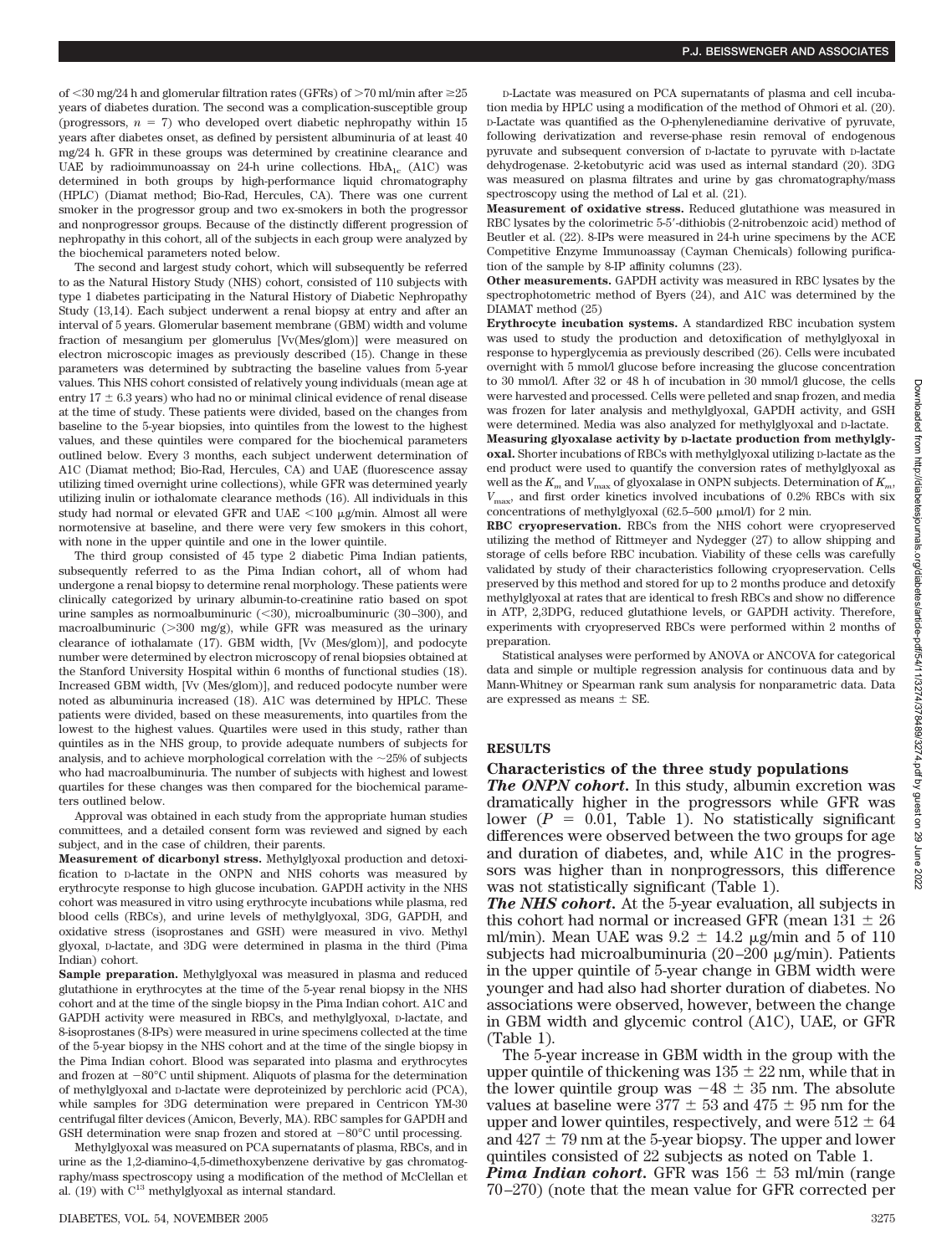# TABLE 1

Clinical characteristics of the three study populations

| Category                 | $\boldsymbol{n}$ | Age<br>(years)   | Duration of<br>diabetes<br>(years) | A1C<br>$(\%)$  | Albumin<br>excretion<br>$(\mu$ g/min) | <b>GFR</b><br>$(ml \cdot min^{-1})$<br>$\cdot$ 1.73 mol/1 <sup>-2</sup> ) |
|--------------------------|------------------|------------------|------------------------------------|----------------|---------------------------------------|---------------------------------------------------------------------------|
| ONPN cohort              |                  |                  |                                    |                |                                       |                                                                           |
| Progressors              |                  | $42.7 \pm 10.8$  | $26.5 \pm 3.9$                     | $9.3 \pm 1.7$  | $90.5 \pm 139.2$                      | $61 \pm 36*$                                                              |
| <b>Nonprogressors</b>    |                  | $44.3 \pm 11.4$  | $33.5 \pm 12.$                     | $8.1 \pm 1.3$  | $7.5 \pm 3.5$                         | $136 \pm 458$                                                             |
| NHS cohort               |                  |                  |                                    |                |                                       |                                                                           |
| Upper quintile GBM width | 22               | $18.7 \pm 5.0^+$ | $10.6 \pm 2.9^+$                   | $9.2 + 1.9$    | $9.0 \pm 13.2$                        | $128 + 17$                                                                |
| Lower quintile GBM width | 22               | $26.3 \pm 8.0$   | $15.6 \pm 4.8$                     | $8.2 \pm 1.5$  | $9.2 + 9.1$                           | $130 \pm 26$                                                              |
| Pima Indiana cohort      |                  |                  |                                    |                |                                       |                                                                           |
| Upper quartile GBM width | 11               | $41.1 \pm 12.9$  | $6.3 \pm 5.5$                      | $9.4 \pm 2.4$  | $1620 \pm 1807$                       | $116 \pm 50$                                                              |
| Lower quartile GBM width | 11               | $43.1 \pm 10.5$  | $17.8 \pm 5.4$                     | $10.8 \pm 1.7$ | $40 \pm 60$                           | $132 \pm 36$                                                              |

Data are means  $\pm$  SD.  $*P = 0.01$ ,  $\frac{d}{dP} < 0.001$ ,  $\frac{d}{dP} = 0.002$ , §creatinine clearance (ml/min),  $\left| \text{mg/g creationine.} \right|$ 

1.73 mol $\Lambda$ <sup>2</sup> is 138  $\pm$  44 ml/min). Within this study group, 16 individuals were normoaluminuric  $(*30*)$ , 17 were microalbuminuric (30 –300), and 12 were macroalbuminuric  $(>300 \text{ mg/g}$  creatinine). Those in the upper quartile of GBM width had shorter duration of diabetes and higher albumin-to-creatinine ratios. There were no statistically significant differences between the groups with the highest and lowest quartiles of GBM width for age, A1C, or GFR (Table 1).

Since only one renal biopsy was performed in each subject, only absolute values for GBM width were available and were  $686 \pm 71$  nm for the upper quartile and  $356 \pm 52$  nm for the lower quartile. For the Pima Indian cohort there were 11 subjects in each quartile (Table 1). **In vitro studies**

# **Methylglyoxal and D-lactate production by erythrocytes**

*ONPN cohort.* Increased media methylglyoxal levels, followed by elevation in the levels of D-lactate, were observed after RBCs were incubated for 48 h in 30 mmol/l glucose, indicating high glucose increases flux through this pathway. Media methylglyoxal levels were found to be higher in the progressor group  $(7,505 \pm 2421 \text{ pmol/g RBC})$ than in the nonprogressor group (5,398  $\pm$  672 pmol/g RBC;  $P = 0.023$  (Fig. 2*A*). Media levels of p-lactate were also significantly higher in the progressor group  $(2,010 \pm 570)$ nmol/g RBCs) than the nonprogressor group  $(1,334 \pm 551)$ nmol/g RBCs;  $P = 0.016$ ) (Fig. 2*B*). However, no statistically significant correlations were found between media levels of methylglyoxal and either the GFR (creatinine clearance) or A1C for the whole study group.

*The NHS cohort.* For technical reasons, the intracellular levels of methylglyoxal in erythrocytes from this population were measured. In agreement with the ONPN cohort, production of methylglyoxal by RBCs in subjects in the upper quintile of the 5-year rates of GBM thickening  $(251 \pm 111 \text{ pmol/g RBC})$  was higher than that in the lower quintile (184  $\pm$  68 pmol/g RBC;  $P = 0.04$ ). (Fig. 3) This finding proved to be independent of age, duration of diabetes, or A1C. Similar results were seen for media levels of p-lactate (upper quintile  $505 \pm 155$  vs. lower quintile  $424 \pm 135$  nmol/g RBC;  $P = 0.026$ ). No statistically significant difference was observed in the RBC GAPDH activity in the in vitro incubations of erythrocytes from the upper and lower quintiles of this population. The activity appeared unaffected by incubation with 30 mmol/l glucose, showing the same values at baseline and after 48 h of incubations.

*Glyoxalase activity in the ONPN cohort.* The *Km* and *V*max of glyoxalase, determined in both the progressor and nonprogressor groups, were indistinguishable, averaging 976  $\pm$  175 and 979  $\pm$  594 or 177  $\pm$  48 and 169  $\pm$  65 mol/ml RBC/min, respectively (Table 2). **Plasma and urine studies**

**NHS cohort**

*Glycemic control (A1C) and methylglyoxol and 3DG levels.* There was a strong direct correlation between A1C and 3DG in plasma ( $r = 0.48, P < 0.0001$ ) and urine ( $r =$ 



**FIG. 1. Major pathway responsible for the production of methylglyoxal.**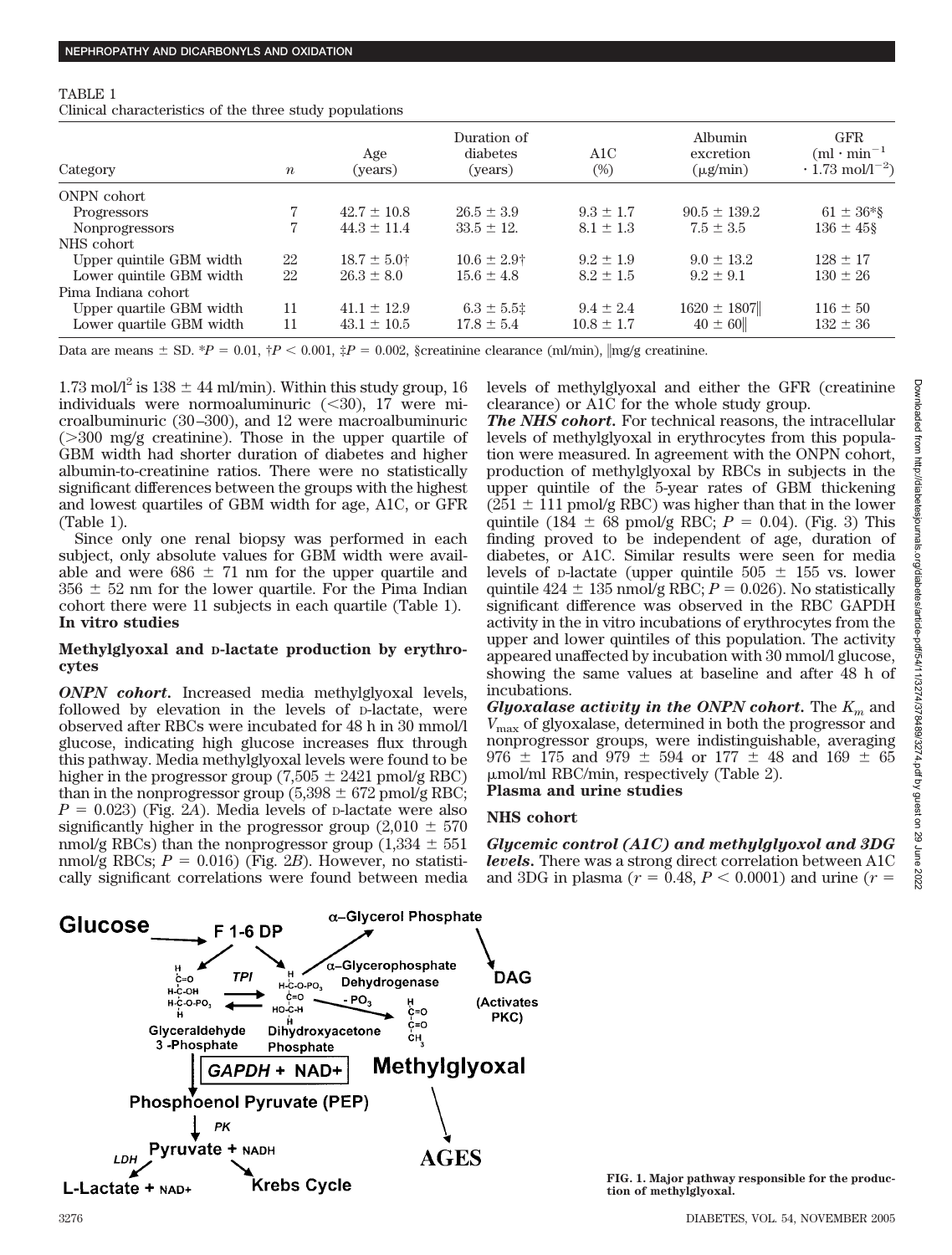

**FIG. 2.** *A***: Media concentration of methylglyoxal in 48-h incubations of RBCs from subjects in the ONPN cohort. The progressors demon**strated significantly higher values than the nonprogressors  $(P = 0.03)$ . *B***: Media concentration of D-lactate in 48-h incubations of RBCs from subjects in the ONPN cohort. The progressors demonstrated signifi**cantly higher values than the nonprogressors  $(P = 0.016)$ .

 $0.62, P < 0.0001$  in the entire NHS cohort. Relationships between plasma methylglyoxal and A1C were not statistically significant ( $r = 0.18$ ,  $P = 0.09$ ), while urine methylglyoxal showed a trend toward a significant correlation with A1C ( $r = 0.22$ ,  $P = 0.076$ ).

*Methylglyoxal and changes in GBM width.* Urinary methylglyoxal levels were directly correlated with changes in GBM width, when adjusted for duration of diabetes and A1C levels  $(P = 0.036)$  by multiple regression analysis (data not shown). Statistically significant relationships were not found between plasma methylglyoxal levels and change in GBM width on simple regression analysis (*r* 0.11,  $P = 0.28$ ), or after adjustment for the above variables (data not shown).

*Isoprostanes and changes in GBM width.* When we investigated the relationship between urinary 8-IP in the upper and lower quintiles and quartiles of 5-year GBM expansion, we did not find statistically significant relationships when 8-IP were expressed as either ng/g creatinine or as total 24-h excretion. If similar analyses were performed for 8-IP expressed as ng/ml, we did find borderline significant differences  $(P = 0.07)$  between the groups with the upper and lower quintiles and quartiles of GBM expansion. When we performed post hoc analyses of 8-IP



**FIG. 3. Erythrocyte methylglyoxal production from nephropathy progressors and nonprogressors in the NHS cohort. Intracellular levels of** methylglyoxal in RBCs (means  $\pm$  SE) incubated in 30 mmol/l glucose **for 36 h were significantly higher in subjects from the upper quintile of** change in GBM thickening compared with the lower quintile (251.1  $\pm$ 111 vs.  $183.7 \pm 67.5$  pmol/g RBC) with a *P* value of 0.04.

levels (ng/ml) in the upper 50% relative to the lower 50%, we observed significant differences (Fig. 4)  $(P = 0.007)$ . Since we had urine samples for 8-IP analyses on only 65 of 110 NHS subjects, the power of our analysis was limited relative to other biochemical parameters.

*Reduced GSH and changes in GBM width.* RBC GSH levels were inversely related to the 5-year increase in GBM width  $(r = 0.21, P = 0.037)$ . The significance of this relationship was further enhanced when the analysis was adjusted for diabetes duration and A1C ( $P = 0.005$ ).

*3DG and change in GBM width.* Plasma levels of 3DG were correlated with 5-year change in GBM width (*r* 0.34,  $P = 0.004$ ) (Fig. 5), and this relationship remained significant when adjusted for A1C and duration of diabetes  $(r = 0.58, P = 0.001)$ . Conversely, no significant correlation was observed between urinary levels of  $3DG$  ( $\mu$ mol/g creatinine) and GBM width  $(r = 0.05, P = 0.67)$ .

*Relationship between plasma methylglyoxal and GAPDH activity.* GAPDH activity was measured to evaluate its relationship to methylglyoxal production. As shown in Fig. 6, RBC levels of GAPDH activity were inversely related to the plasma methylglyoxal/glucose ratio ( $r = -0.34$ ,  $P = 0.003$ ).

Although plasma levels of methylglyoxal, D-lactate, and 3DG were numerically higher in those in the upper versus the lower quintiles of progression of GBM thickening, these differences were not statistically significant. This was also the case for 24-h urinary levels of methylglyoxal

# TABLE 2

| Methylglyoxal to <i>p</i> -lactate conversion rates of overt nephropathy |
|--------------------------------------------------------------------------|
| progressors compared with nonprogressors                                 |

| Nephropathy<br>status | Conversion rate<br>$\mu$ mol/g RBC<br>protein/min)<br>per µmol<br>methylglyoxal | $K_{m}$<br>$(\mu \text{mol/m})$ | $V_{\rm max}$<br>$\mu$ mol/g RBC<br>protein/min) |
|-----------------------|---------------------------------------------------------------------------------|---------------------------------|--------------------------------------------------|
| Progressors           | $0.19 \pm 0.08$                                                                 | $976 \pm 175$                   | $177 \pm 48$                                     |
| Nonprogressors        | $0.17 \pm 0.06$                                                                 | $979 \pm 594$                   | $169 \pm 65$                                     |
| $P$ value             | <b>NS</b>                                                                       | NS                              | <b>NS</b>                                        |

Data are means  $\pm$  SD.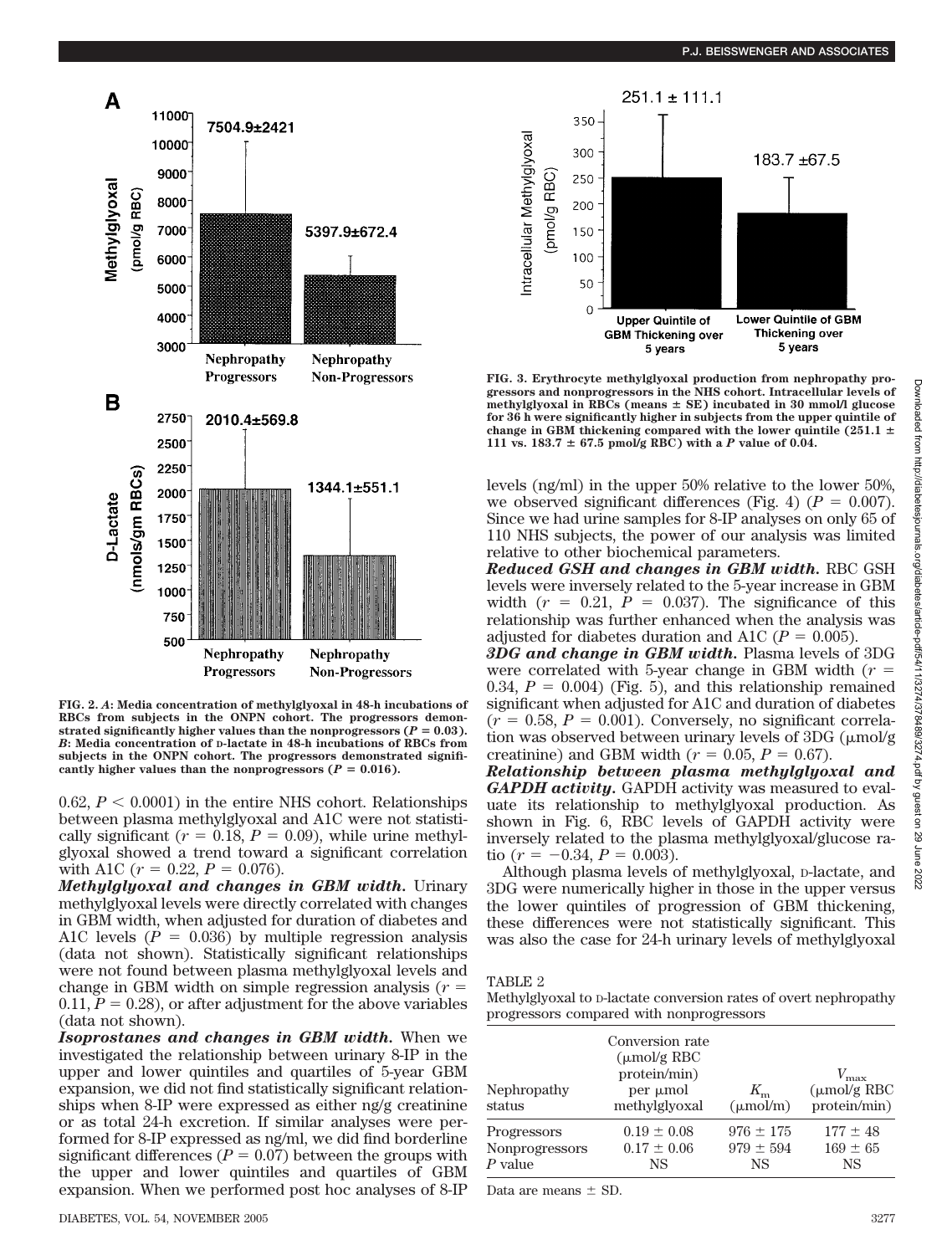



FIG. 4. 8-IPs in the NHS cohort. Urinary levels of 8-IPs (means  $\pm$  SE) **were significantly higher in those with the upper half of 5-year change** in GBM width compared with subjects in the lower half  $(P = 0.025)$ .

and 3DG, although urinary levels of D-lactate were slightly higher in subjects in the lowest quintile.

There were no statistically significant relationships between [Vv (Mes/glom)] and any of the above plasma and urine parameters.

#### **Pima Indian cohort**

Plasma methylglyoxal in the entire Pima population showed a direct relationship with GBM width  $(r = 0.37,$  $P = 0.016$ ) that remained statistically significant when adjusted for A1C and GFR (Fig. 7), while podocyte number correlated inversely with methylglyoxal  $(P = 0.02)$  (data not shown). A significant relationship between plasma 3DG and GBM width  $(r = 0.35, P = 0.04, \text{ data not shown})$ was also found. This relationship remained significant when adjusted for diabetes duration, but was no longer statistically significant when adjusted for A1C. Conversely, A1C did not show a statistically significant correlation with GBM width in this cohort ( $r = 0.23$ ,  $P = 0.14$ )

There were higher levels of methylglyoxal (116  $\pm$  28 vs.  $78 \pm 29$  nmol/l,  $P = 0.04$ ) and 3DG (118  $\pm$  39 vs. 81  $\pm$  28 nmol/l,  $P = 0.02$ ) in the upper versus lower quartiles of GBM width in this cohort. Plasma levels of DL were lower in the upper versus the lower quartile GBM width group

**FIG. 6. GAPDH activity and the methylglyoxal/glucose ratio in the NHS cohort. In vivo erythrocyte levels of GAPDH activity in the entire NHS cohort was inversely related to the plasma methylglyoxal/glucose ratio** when analyzed by linear regression analysis  $(P = 0.003)$ .

 $(15 \pm 4 \text{ vs. } 20 \pm 7 \text{ }\mu\text{mol/l, respectively})$ , although this did not achieve statistical significance  $(P = 0.12)$ . A significant increase in plasma methylglyoxal in those with macroalbuminuria (120  $\pm$  36 nmol/l) versus those with normoalbuminuria ( $88 \pm 34$  nmol/l,  $P < 0.05$ ) were also observed. Relationships between [Vv (Mes/glom)] and methylglyoxal, D-lactate, or 3DG with regression and categorical analyses were not statistically significant.

# **DISCUSSION**

While a compilation of results from three separate studies done at different times could present some problems, the consistency of the observations in the three groups presented here strengthens the case for the involvement of  $\alpha$ -dicarbonyls in the development of diabetic nephropathy. These studies demonstrate that methylglyoxal levels are elevated in diabetic subjects with more rapid progression of nephropathy. There was directional consistency in the in vitro and in vivo observations of two type 1 and the type 2 diabetic cohorts. Erythrocytes from type 1 diabetic nephropathy progressors produced more methylglyoxal and D-lactate than nonprogressors when exposed to high in vitro glucose levels. These results are confirmed by the



2022



**FIG. 5. Five-year change in basement membrane width and plasma levels of 3DG. Plasma 3DG levels in the NHS cohort were highly correlated with change in GBM width as shown by linear regression** analysis ( $P = 0.004$ ,  $r = 0.34$ ).



**FIG. 7. Plasma methylglyoxal levels and GBM width in the Pima Indian cohort. Plasma levels of methylglyoxal showed a significant positive** relationship with GBM width by regression analysis  $(P = 0.005)$ , and **this relationship remained significant when adjusted for age, duration of diabetes, A1C, and GFR.**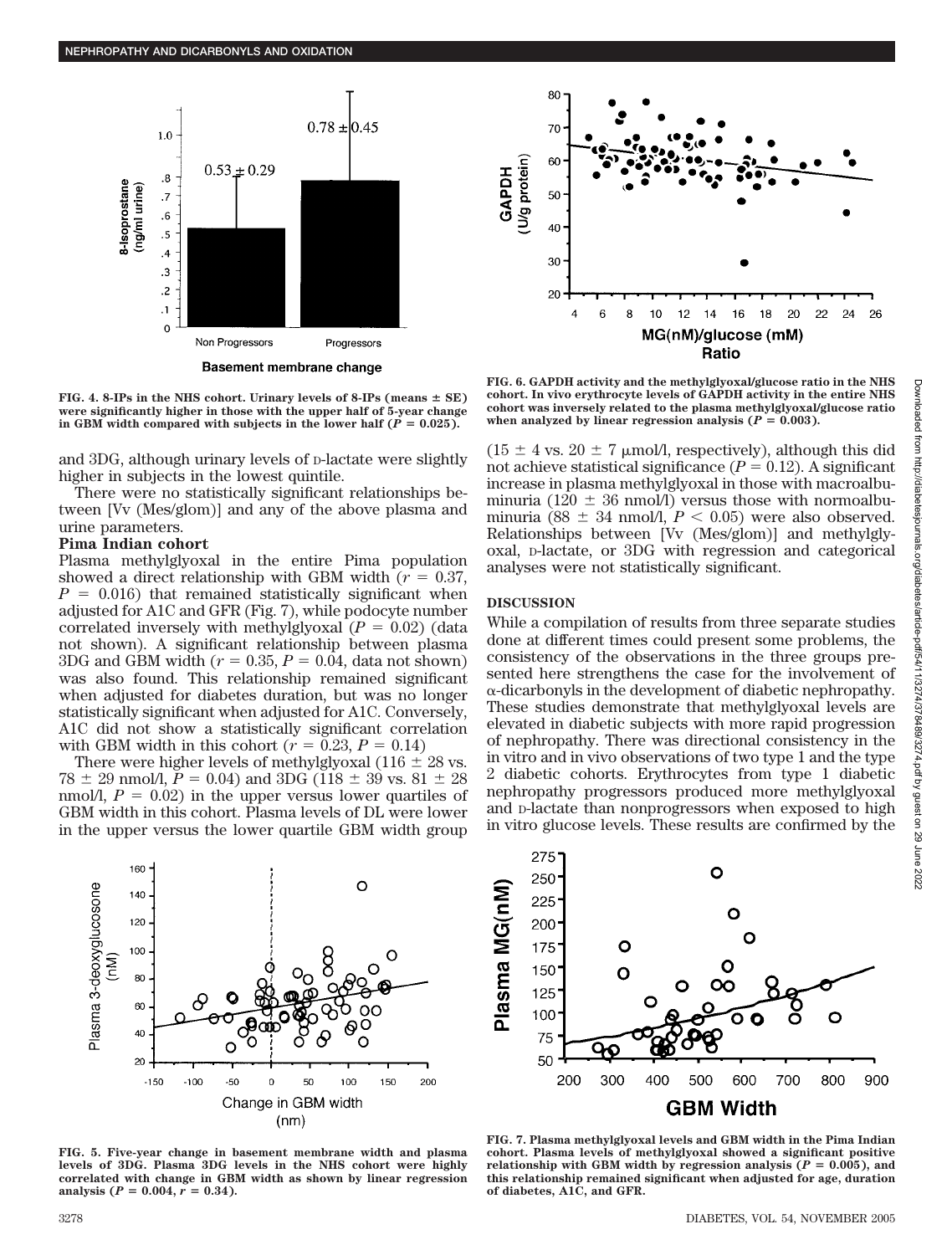in vivo studies, which show correlations between morphological and clinical indexes of nephropathy progression and the levels of plasma and urinary methylglyoxal. Moreover, urine methylglyoxal levels reflected the preceding 5-year change in GBM width in the NHS cohort, while in the type 2 diabetic Pima Indian cohort a similar significant cross-sectional relationship between nephropathy severity and plasma methylglyoxal was observed.

These findings, in all instances, remained statistically significant after adjustment for glycemia, suggesting that individuals prone to diabetic nephropathy may be exhibiting higher levels of methylglyoxal stress for a given level of glycemic stress. Conversely, a significant relationship between plasma methylglyoxal levels and nephropathy progression was not seen in our type 1 NHS populations. However, urinary levels of methylglyoxal did correlate with nephropathy progression in this cohort, suggesting that the discrepancy could be related to 24-h integration of methylglyoxal in urine compared with the short half-life of methylglyoxal in plasma. Alternatively, greater renal methylglyoxal production could enhance urinary levels relative to plasma levels in nephropathy progressors. Since methylglyoxal is a potent precursor of AGEs and is toxic in its own right, increased levels in nephropathy progressors are consistent with the concept that methylglyoxal could play a causal role in renal damage. However, since AGEs were not measured, the present study could not directly address this point.

The correlation between increased methylglyoxal production and susceptibility to nephropathy observed in this study could be secondary to increased production, decreased detoxification, or both. The triose phosphates, glyceraldehyde-3-phosphate, and dihydroxyacetone phosphate are the major sources of methylglyoxal and in turn are related to the activity of the immediate downstream enzyme GAPDH (Fig. 1) (26). The 3- to 10-fold accumulation of triose phosphates previously observed in diabetic heart muscle, RBCs, and other tissues could occur as a consequence of increased glycolytic flux and/or reduced ability of the glycolytic enzymes downstream from triose phosphate to handle the increased flux (28,29).

Our recent in vitro studies demonstrated that reduced GAPDH activity is associated with elevation of triose phosphate levels and increased methylglyoxal production (26). The observations, in the large NHS type 1 diabetic cohort, that plasma methylglyoxal levels rise as GAPDH declines, support a role for this enzyme in determining methylglyoxal levels. The reasons for the decrease in GAPDH activity is less clear, but it is well known that the activity of this enzyme is susceptible to a number of metabolic perturbations associated with diabetes, including oxidative stress (30), direct glycation (31,32), and altered redox state with reduced levels of  $NAD^+$  (33,34). Not precluded is the possibility that variable susceptibility of GAPDH to such modifications or inherent differences in GAPDH per se could be secondary to genetic factors linked to nephropathy risk (35).

Although the data on oxidative stress was not as compelling as that for increased dicarbonyl production, higher levels of 8-IPs and lower levels of GSH were also seen in nephropathy progressors versus nonprogressors in our NHS type 1 diabetic cohort, suggesting that oxidative stress may be a factor in the progression of diabetic nephropathy lesions. Both of these products have been shown to be sensitive clinical markers of oxidative stress (23,36). The lower levels of GSH seen in nephropathy progressors relative to nonprogressors in this cohort supports this possibility. The finding that urinary 8-IP levels were higher in nephropathy progressors in this cohort, however, were based on a post hoc analysis in groups with the upper and lower 50% of GBM expansion and cannot be considered as strong as the GSH data. These results are consistent with previous studies that have demonstrated an association between diabetes complications and increased oxidative stress, although our findings will require confirmation in an independent study cohort (37,38). Hammes et al. (39) showed an association between diabetic retinopathy and increased oxidative product accumulation, while our studies are the first to show systemic increases in oxidative stress in association with early diabetic glomerular structural changes and, importantly, as a correlate of the rate of structural changes in two renal biopsies performed 5 years apart. The potential mechanisms for oxidative stress could include many factors such as the increased mitochondrial generation of reactive oxygen species (40), decreased activity of protective mechanisms (41), or increased generation of reactive oxygen species from Amadori products or Schiff bases (38). The relationship between increased oxidative stress and increased methylglyoxal production is not clear. One possibility is that increased oxidative stress leads to a direct alteration of GAPDH, resulting in decreased GAPDH activity and increased methylglyoxal production (30,42). Concurrent increases in dicarbonyl and oxidative stress, associated with decreased GAPDH activity in the NHS cohort, is also consistent with Brownlee's (43) proposed unifying hypothesis of diabetes complications, although our observations more specifically support a role for these mechanisms in the pathogenesis of diabetic nephropathy in human diabetic populations.

The higher levels of methylglyoxal in nephropathy progressors could also be due to decreased activity of its main detoxification enzyme, glyoxalase. Studies of glyoxalase activity in vitro, however, have not shown impairment in diabetes (44,45), and we found no evidence of reduced glyoxalase activity in those patients with nephropathy in the ONPN cohort. Nevertheless, despite normal glyoxalase levels in vitro, the activity of this enzyme may be impaired in vivo due to lower levels of GSH. The decreased levels of GSH seen in the progressors in the NHS cohort and similar data reported by others (36,46) are consistent with this idea. Such impaired detoxification would contribute to the elevated methylglyoxal levels observed.

Levels of 3DG, another  $\alpha$ -dicarbonyl, also correlated with diabetic nephropathy progression in the NHS and Pima cohorts. Higher 3DG levels could be generated by greater production of its major precursors, Amadori products or Schiff bases, under hyperglycemic conditions or could be secondary to an inability to detoxify these products by enzymatic mechanisms (47,48). The present study confirms a strong relationship between 3DG levels and the Amadori product, A1C, but also the relationship between nephropathy variables and 3DG remained significant after adjusting for A1C. This suggests that additional environmental or genetic factors could play a role in determining 3DG levels in diabetic patients, but this hypothesis is untested.

It is difficult to completely eliminate the possibility that the microangiopathic process itself leads to, rather than results from, dicarbonyl and/or oxidative stress. To avoid this potential issue as much as possible we did select a group of study subjects, particularly in the NHS cohort,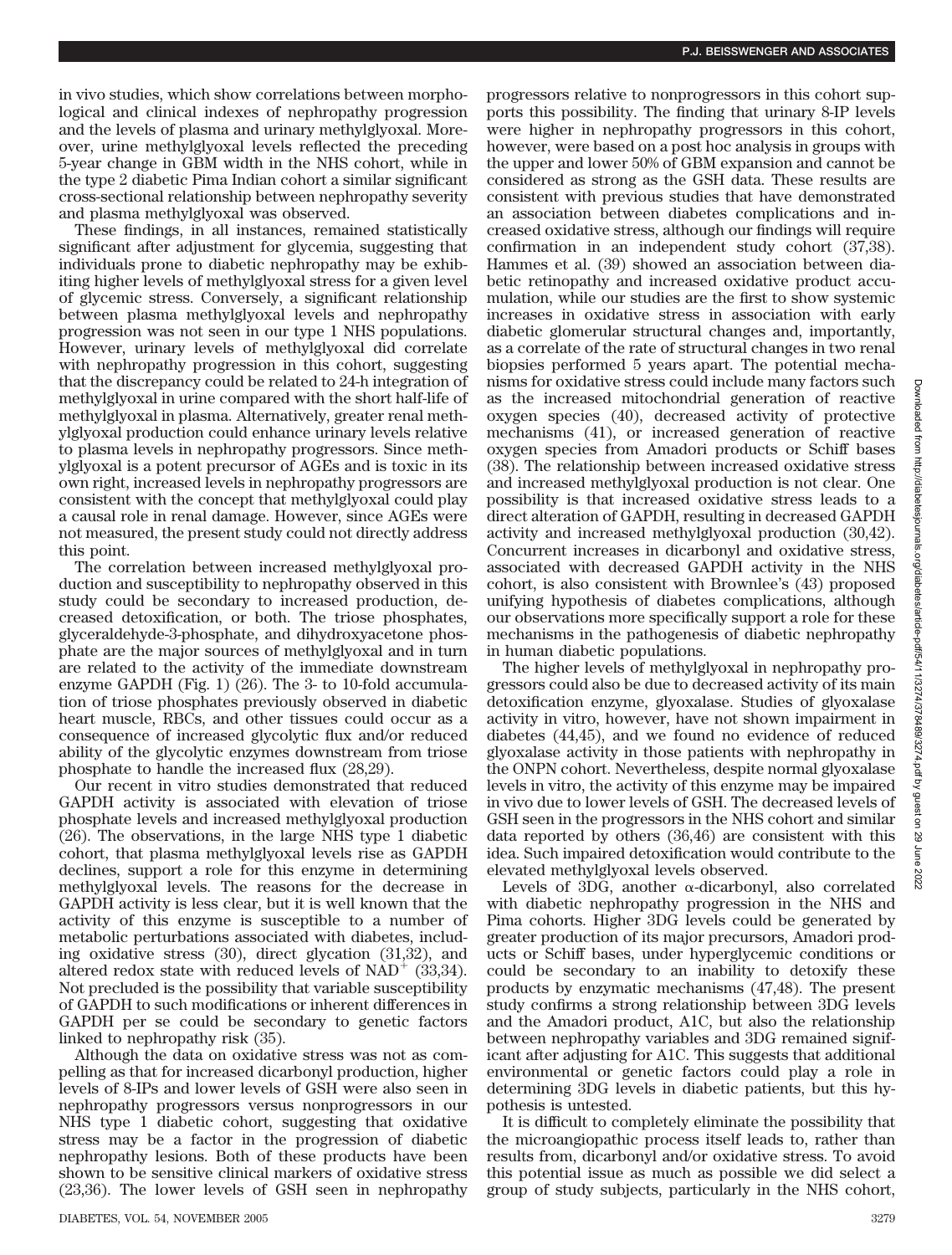with mainly normal UAE, blood pressure, and GFR at the time of study. We also eliminated the possibility that functional deterioration in renal status occurred at 5 years relative to baseline in this population by determining that there was no evidence of progression of nephropathy based on worsening UAE or decline in GFR. Since, at the end of the 5-year NHS study, most subjects were still at the very early stages of the evolution of diabetic nephropathy, it is more reasonable to argue for a causal implication to these findings rather than an outcome of established kidney disease.

Although strong associations between increased GBM width and dicarbonyl/oxidative stress were observed, similar associations were not seen for mesangial expansion. Mauer et al. (49,50) proposed the importance of mesangial expansion in diabetic nephropathy. These cross-sectional studies of long-standing type 1 diabetic patients with a wide range of renal function, from normoalbuminuria and hyperfiltration to proteinuria and reduced GFR, described somewhat stronger correlations with mesangial expansion and UAE and GFR than with GBM width, though both variables were related to these functional parameters (15,51). There are emerging data, however, that GBM width may be a better earlier predictor of the subsequent clinical course of diabetic nephropathy than mesangial fractional volume (49,52). Bangstad et al. (52) found that GBM width, but not mesangial fractional volume, predicted the likely risk of progression to overt proteinuria in young microalbuminuric type 1 diabetic patients. More recently, Steinke et al. (53) found that GBM width, but not mesangial fractional volume, predicted subsequent development of microalbuminuria in normoalbuminuric participants in the NHS. Also, GBM width, but not other structural variables, predicted the subsequent development of overt nephropathy in normoalbuminuric longstanding type 1 diabetic patients. (M.L. Caramori, M.M., unpublished data). Studies of NHS patients have shown, moreover, that GBM thickening is linear over the first 10 –15 years of diabetes, while mesangial expansion is nonlinear, with little increase in the first 15 years (54). For these reasons, GBM width may be a superior earlier predictor of subsequent diabetic nephropathy risk, while mesangial expansion remains a better correlate of later developing clinical manifestations. Since the mean duration of diabetes was  $\leq 10$  years in the nephropathy progressors in the NHS and Pima studies, one would predict that GBM width would be the most important indicator of nephropathy progression at the time that our studies were carried out. The lack of correlation between mesangial expansion and methylglyoxal levels may also be secondary to the lower precision and greater variability (SE) involved in the mesangial relative to GBM measurements (49,55). If this is the case it may take larger numbers of subjects, with a wider range of diabetic nephropathy lesions, to see similar associations between dicarbonyl and oxidative stress and mesangial expansion.

In summary, these studies utilizing unique cohorts of diabetic patients support the hypothesis that resistance or susceptibility to diabetic renal complications are, at least in part, associated with variable production of methylglyoxal and 3DG and increased levels of oxidative stress. These results support the work of many previous investigators who have proposed a role for nonenzymatic glycation but also suggest that variation in the activity of processes that produce glycation could account at least for some of the marked variability in diabetic nephropathy

risk despite similar hyperglycemic exposure. If confirmed, these observations could underpin new strategies for the prevention and treatment of diabetic nephropathy.

# **ACKNOWLEDGMENTS**

Supported by grant 1-1999-677 from the Juvenile Diabetes Foundation International and by National Institutes of Health grants RO1-DK-62995, DK-002933, and DK-62901.

#### **REFERENCES**

- 1. DCCT Research Group: Clustering of long-term complications in families with diabetes in the Diabetes Control and Complications Trial. *Diabetes* 46:1829 –1839, 1997
- 2. Pettitt D, Saad M, Bennett P, Nelson R, Knowler W: Familial predisposition to renal disease in two generations of Pima Indians with type 2 (noninsulin-dependent) diabetes mellitus. *Diabetologia* 33:438 – 443, 1990
- 3. Seaquist ER, Goetz FC, Rich S, Barbosa J: Familial clustering of diabetic kidney disease: evidence for genetic susceptibility to diabetic nephropathy. *N Engl J Med* 320:1161–1165, 1989
- 4. Fioretto P, Steffes MW, Barbosa J, Rich SS, Miller ME, Mauer M: Is diabetic nephropathy inherited? Studies of glomerular structure in type 1 diabetic sibling pairs. *Diabetes* 48:865– 869, 1999
- 5. Bucala R, Cerami A: Advanced glycosylation: chemistry, biology, and implications for diabetes and aging (Review). *Adv Pharmacol* 23:1–34, 1992
- 6. Brownlee M: Glycation products and the pathogenesis of diabetic complications. *Diabetes Care* 15:1835–1843, 1992
- 7. Monnier VM: The Maillard reaction in aging, diabetes and nutrition. *Prog Clin Biol Res* 304:1–22, 1989
- 8. Bunn HF, Higgins PJ: Reaction of monosaccharides with proteins: possible evolutionary significance. *Science* 213:222–224, 1981
- 9. Szwergold BS, Lal B, Taylor A, Kappler F, Su B, Brown TR: 31P NMR evidence of an activated hexose-monophosphate shunt in hyperglycemic rat lenses in vivo. *Diabetes* 44:810 – 815, 1995
- 10. Swamy M, Tsai C, Abraham A, Abraham EC: Glycation mediated lens crystallin aggregation and cross-linking by various sugars and sugar phosphates. *Exp Eye Res* 56:177–185, 1993
- 11. Thornalley PJ: Pharmacology of methylglyoxal: formation, modification of proteins and nucleic acids, and enzymatic detoxification: a role in pathogenesis and antiproliferative chemotherapy (Review). *Gen Pharmacol* 27:565–573, 1996
- 12. Thornalley PJ: Advanced glycation and the development of diabetic complications: unifying the involvement of glucose, methylglyoxal, and oxidative stress. *Endocrinology and Metabolism* 3:149 –166, 1996
- 13. Mauer M, Drummond K: The early natural history of nephropathy in type 1 diabetes: I. Study design and baseline characteristics of the study participants. *Diabetes* 51:1572–1579, 2002
- 14. Drummond K, Mauer M, International Diabetic Nephropathy Study Group: The early natural history of nephropathy in type 1 diabetes: II. Early renal structural changes in type 1 diabetes. *Diabetes* 51:1580 –1587, 2002
- 15. Mauer SM, Steffes MW, Ellis EN, Sutherland DER, Brown DM, Goetz F: Structural-funtional relationships in diabetic nephropathy. *J Clin Invest* 74:1143–1155, 1984
- 16. Israelit AH, Loug DL, White MG, Holl AR: Measurement of glomerular filtration rate utilizing a single subcutaneous injection of 125 I-Iothalamate. *Kidney Int* 4:346 –349, 1973
- 17. Myers BD, Nelson RG, Tan M, Beck GJ, Bennett PH, Knowler WC, Blouch K, Mitch WE: Progression of overt nephropathy in non-insulin-dependent diabetes. *Kidney Int* 47:1781–1789, 1995
- 18. Pagtalunan ME, Miller PL, Jumping-Eagle S, Nelson RG, Myers BD, Rennke HG, Coplon NS, Sun L, Meyer TW: Podocyte loss and progressive glomerular injury in type II diabetes. *J Clin Invest* 99:342–348, 1997
- 19. McLellan A, Phillips S, Thornalley P: The assay of methylglyoxal in biological systems by derivatization with 1, 2-diamino-4,5-dimethoxybenzene. *Anal Biochem* 206:17–23, 1992
- 20. Ohmori S, Iwamoto T: Sensitive determination of D-lactic acid in biological samples by high-performance liquid chromatography. *J Chromatogr* 431: 239 –247, 1988
- 21. Lal S, Kappler F, Walker M, Orchard T, Beisswenger P, Szwergold B, Brown T: Quantitation of 3-Deoxyglucosone levels in human plasma. *Arch Biochem Biophys* 342:254 –260, 1997
- 22. Beutler E, Duron O, Kelly B: Improved method for the determination of blood glutathione. *J Lab Clin Med* May 882– 888, 1963